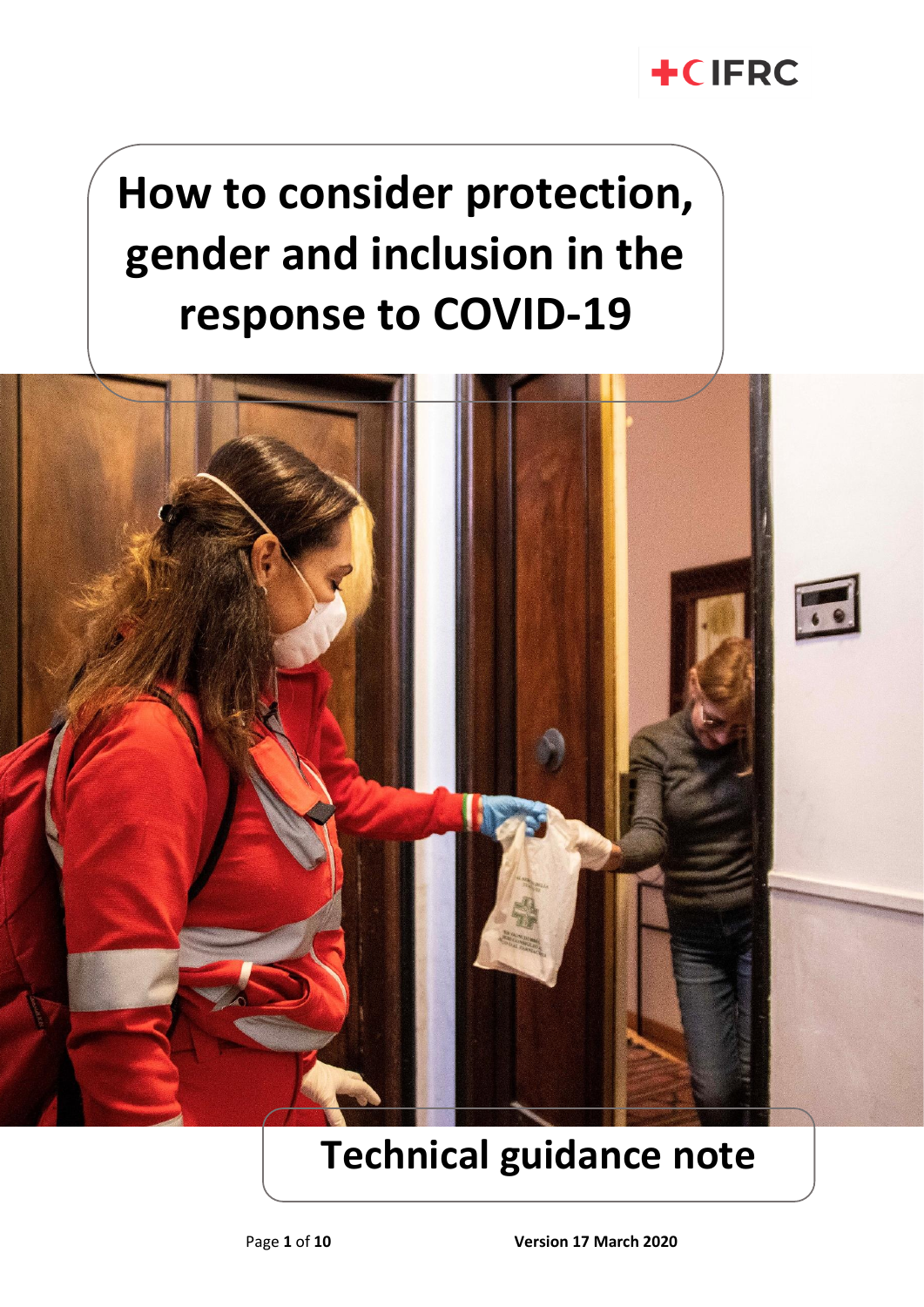

This technical guidance note is aimed at IFRC and NS staff involved in the global operation, especially PGI and health focal points. [Key messages and key groups at risk of exclusion](https://ifrcorg.sharepoint.com/sites/GlobalPGIcoordination/Shared%20Documents/nCoV%20and%20PGI/PGI%20and%20COVID%20key%20messages%2012March20.docx) are available for a general Red Cross Red Crescent audience.

Like all crises, the COVID outbreak will affect people differently based on their sex, gender and other factors, including age, disability, sexual orientation, health status, legal status, ethnicity, and other aspects of the person. Emergencies exacerbate existing gender inequalities, and the incidence of sexual and gender-based violence (SGBV), violence against children can be expected to increase. Marginalized groups**Error! Bookmark not** 

**defined.** are highly likely to more adversely affected by the outbreak and the consequences of the response.

**"Protection, gender and inclusion"** (PGI) refers to all Red Cross Red Crescent actions which address violence, discrimination or exclusion, in all contexts where National Societies work.

This guidance note outlines issues that may threaten people's **dignity**, **access**, **participation** and **safety** and suggests actions to address these threats.



### **Other relevant guidance**

This guide draws from and provides complementary information to the following available guidance notes

- o Key messages and groups [basic guidance on PGI in the response to Covid-19](http://tiny.cc/pgicovidbasic) (IFRC for NS staff and volunteers)
- o [Preventing and addressing social stigma](https://www.communityengagementhub.org/wp-content/uploads/sites/2/2020/02/COVID19-Stigma-guide-2002.pdf) (IFRC, WHO and Unicef)
- o [Community guidance for social mobilizers, frontline workers and volunteers](https://www.communityengagementhub.org/wp-content/uploads/sites/2/2020/02/COVID19-Community-guidance-for-social-mobilizers-volunteers-2302_EN.pdf). (IFRC)
- o Psychological Coping during Disease Outbreak (Hong Kong Red Cross)
	- o [For healthcare professionals and first responders](https://www.communityengagementhub.org/wp-content/uploads/sites/2/2020/03/MHPSS-during-disease-outbreak_provider_ENG_final.pdf)
	- o [For elderly people with chronic conditions](https://www.communityengagementhub.org/wp-content/uploads/sites/2/2020/03/MHPSS-during-disease-outbreak_elderly_ENG_final.pdf)
	- o [For general public](https://www.communityengagementhub.org/wp-content/uploads/sites/2/2020/03/MHPSS-during-disease-outbreak_GEN_ENG_final.pdf)
- o Technical notes
	- o [Protection of children in the Covid-19 response](https://alliancecpha.org/en/COVD19) (Alliance for Child Protection)
	- o [How to include marginalized and vulnerable people in risk communication and](https://www.communityengagementhub.org/wp-content/uploads/sites/2/2020/03/COVID-19_CommunityEngagement_1303201.pdf)  [community engagement](https://www.communityengagementhub.org/wp-content/uploads/sites/2/2020/03/COVID-19_CommunityEngagement_1303201.pdf) (Asia Pacific interagency RCCE group)
	- o [MHPSS for Staff, Volunteers and Communities in an Outbreak of Novel Coronavirus](https://pscentre.org/wp-content/uploads/2020/02/MHPSS-in-nCoV-2020_ENG-1.pdf) (IFRC)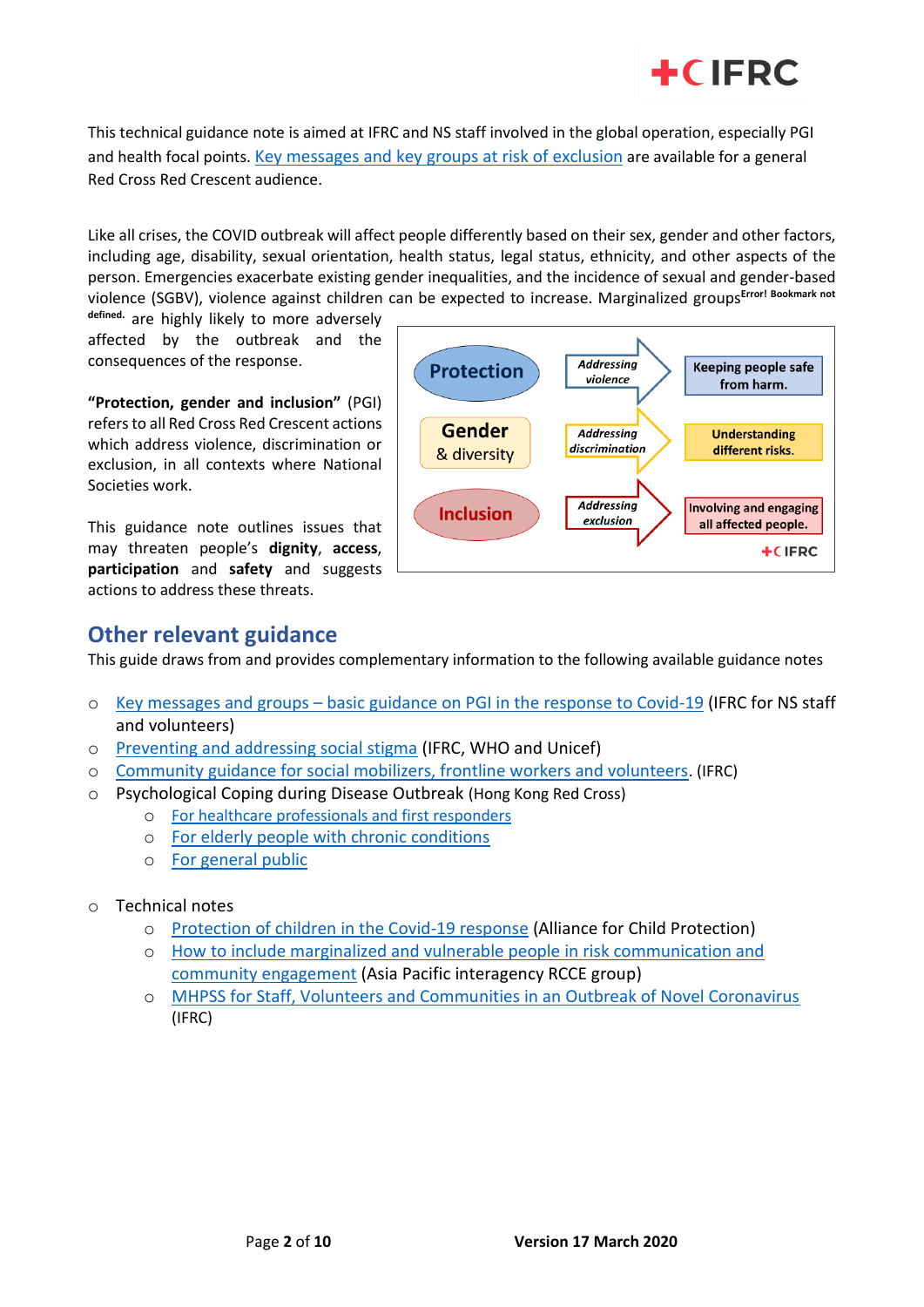

## **Dignity**

- **Stigma and discrimination around the disease may discourage people from seeking health care**
	- $\circ$  Follow the guidance o[n Preventing and addressing social stigma:](https://www.communityengagementhub.org/wp-content/uploads/sites/2/2020/02/COVID19-Stigma-guide-2002.pdf) avoid stigmatising language, spread the facts, engage social influencers
- **Restrictions on people's movement and freedoms may** affect marginalised and vulnerable groups disproportionately
	- $\circ$  Collaborate and advocate with government authorities to ensure human dignity is respected
	- $\circ$  Provide information, legal and humanitarian services to groups who are quarantined
- **Heightened risk of loss of income, in particular for workers in the informal sectors,** leading to a lack of access to services and basic goods, and loss of dignity
	- $\circ$  Psycho-social support, information and referrals to sources of economic support
	- $\circ$  Advocacy to government to support individuals in precarious economic situation
- **Groups are at higher risk (the elderly, people with chronic and underlying health conditions and compromised immune systems)** may feel messaging advising people not to worry if they're not in a high-risk group to be disrespectful
	- o Communications about different levels of risk and appropriate behaviour is respectful of the high-risk groups identified.

## **Access**

Marginalized and vulnerable groups are likely to more adversely affected by the outbreak in a number of different ways. Access to services is a particularly crucial issue – both those services linked to the outbreak other services affected by the implications of the outbreak on normal life. Each group's access issues are different, so this section (and following sections) are organized by group.

### **Children and Youth**

- **Children have specific information and emotional needs, cannot access many services if schools are closed.**
	- $\circ$  Design information and communication materials in a child-friendly manner, on physical and mental health issues related to the outbreak
	- $\circ$  Provide information to care givers and institutions about children's psychosocial issues, as well as general health and hygiene.
	- $\circ$  Provide child-friendly services that address emotional unrest and anxieties due to school closures.
	- o Ensure that Red Cross Red Crescent migration services are meeting the needs of unaccompanied children.

#### **Women**

- **Women are the majority of front-line health workforce and caregivers. Cultural factors may restrict women's access to information and services; Women are likely to be hardest hit economically.**
	- $\circ$  Provide specific advice for women caring for children and others in quarantine, and may not be able to avoid close contact.
	- $\circ$  Ensure communications, treatment, support and services are culturally and gender sensitive to ensure access for women, including that medical teams are gender-balanced and health facilities are culturally and gender sensitive.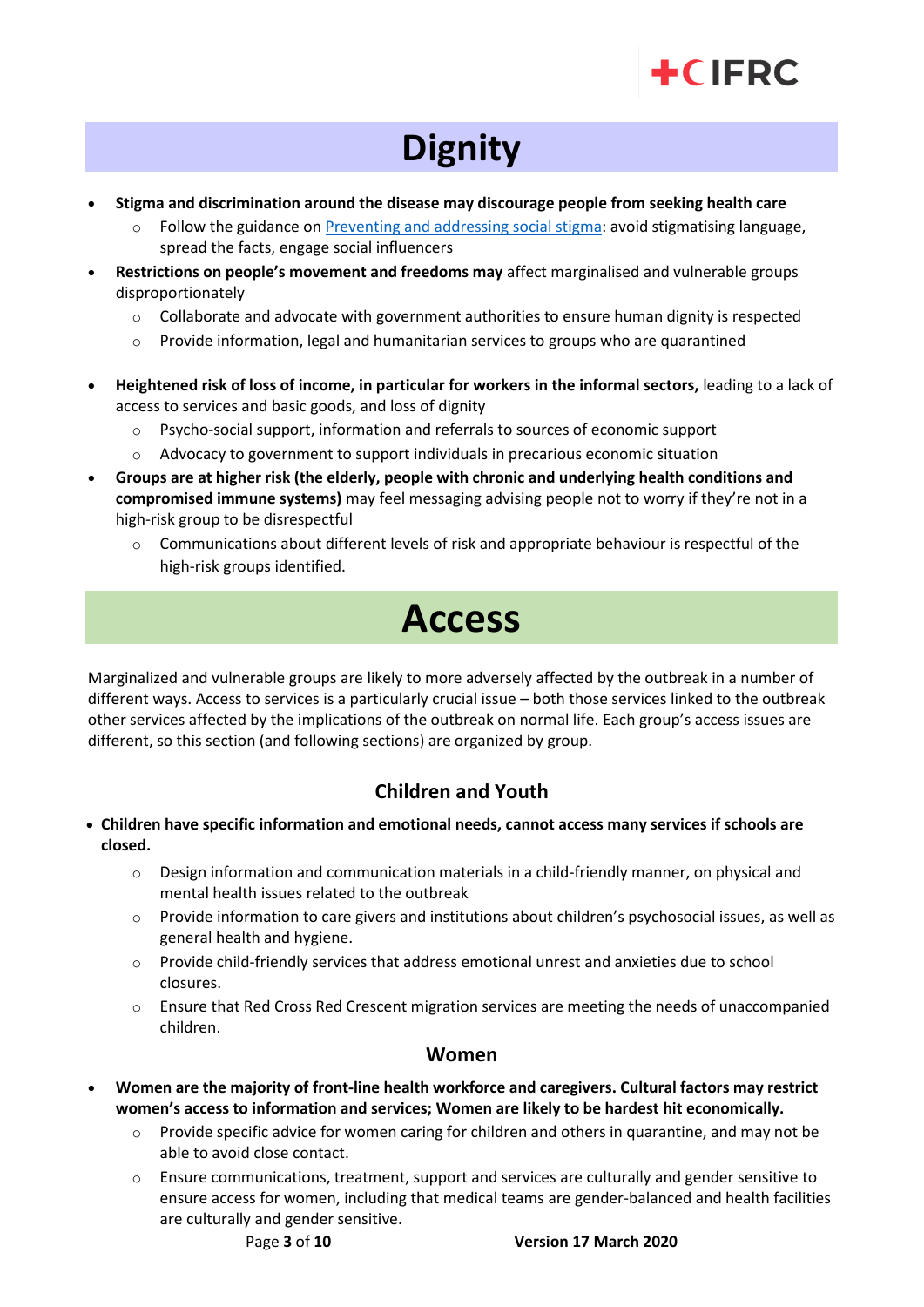

- $\circ$  Consider increasing or starting access to livelihoods programmes and provide access to information about support for loss of earnings for women affected economically.
- $\circ$  Develop communication materials for pregnant women on basic hygiene practices, infection precautions, danger signs and how and where to seek care. Scale up maternal health care services where possible, including phone line support

#### **Men**

- **Men seem to be more likely to get sick and die from COVID-19<sup>1</sup> , wash their hands less frequently than women<sup>2</sup> and have a lower immune response**
	- o Community engagement and health service teams should be gender-balanced and provide targeted messaging from other men on hand washing.

#### **Persons with Disabilities**

- **Some people with disabilities may: have specific communication needs; be at higher risk because of pre-existing conditions; lose access to their regular support mechanisms (care workers)** 
	- $\circ$  Prioritise services supporting people with disabilities as part of Business Continuity Planning, and scale up if possible, including phone /online support.
	- o Ensure that assistive devices are available
	- $\circ$  Offer multiple forms of accessible communication, such as text captioning or signed videos, text captioning for hearing impaired, online materials for people who use assistive technology
	- $\circ$  Provide tailored approach to meet individual needs, work with personal carers and other social support networks

#### **People with pre-existing medical conditions including people living with HIV**

- Provide tailor-made communication for PLHIV through platforms that they routinely access, explaining why they are at higher risk
- Ensure access to information on specific needs based on their feedback including access to and delivery of anti-retrovirals

#### **Elderly people**

- Develop specific messages to explain the risk for elderly and how to care for them, especially in homecare. Target family members, health care providers and caregivers,
- Use communication channels used by elderly people and engage the elderly to address their specific feedback
- Provide additional care services / home visits where possible if already providing. Scale up telephone / online support where possible.

### **Survivors of Sexual and Gender-Based Violence (SGBV)**

- Update SGBV referral pathways to reflect primary and secondary health care facilities and inform key communities and service providers
- Reinforce support to other sectors such as staff for emergency response hotlines and in the safety and security sectors.

<sup>&</sup>lt;sup>1</sup> [New York Times,](https://www.nytimes.com/2020/02/20/health/coronavirus-men-women.html?0p19G=3248) [The Independent;](https://www.independent.co.uk/news/health/coronavirus-women-men-children-death-rate-toll-china-wuhan-outbreak-a9385932.html) [the Scientist](https://www.the-scientist.com/news-opinion/why-some-covid-19-cases-are-worse-than-others-67160)

<sup>2</sup> [BMC Public Health](https://www.ncbi.nlm.nih.gov/pmc/articles/PMC6460727/)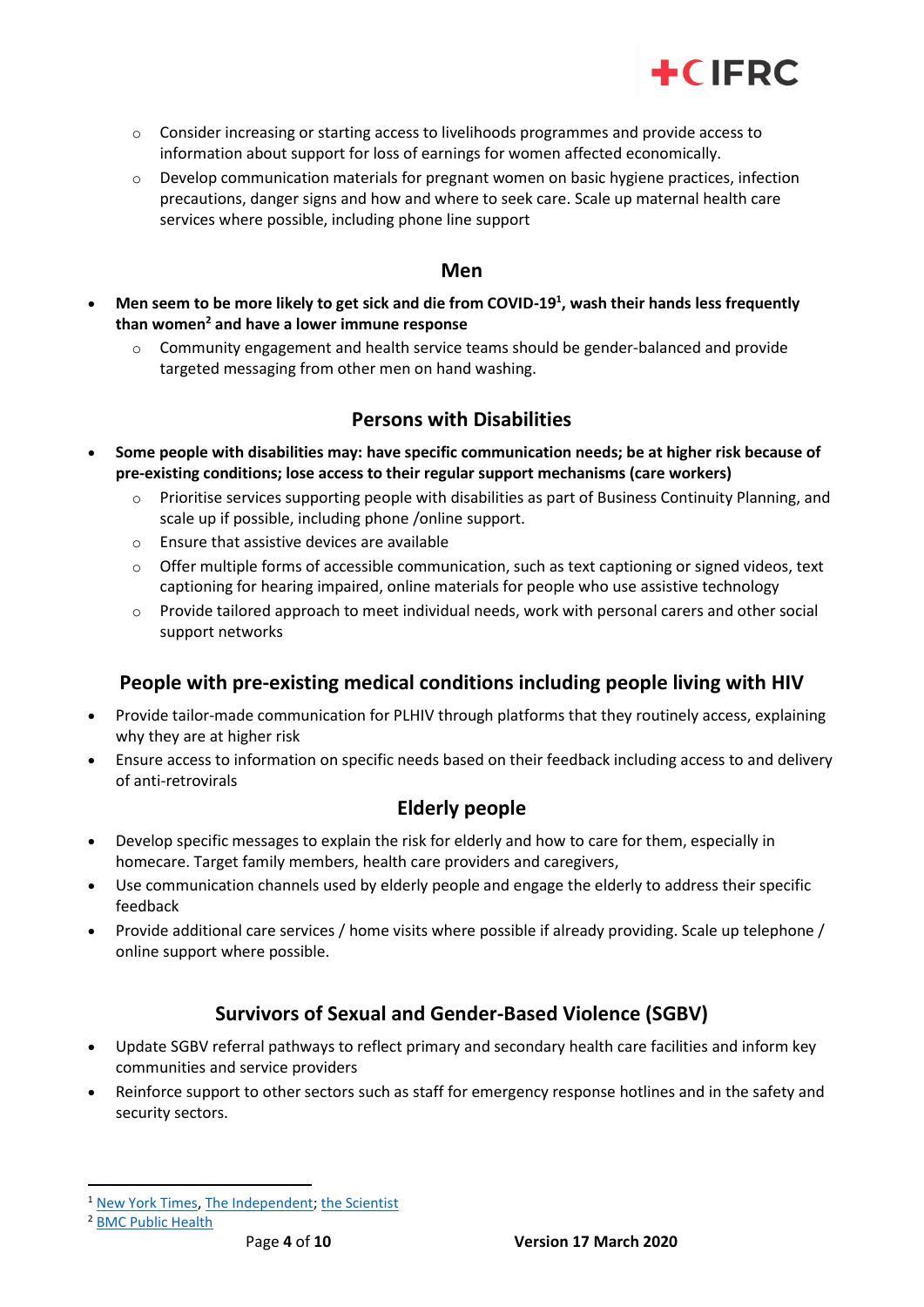

### **Refugees and Migrants**

- Translate and disseminate communications on COVID-19 into common languages of refugees and migrants, adapt as necessary for community perceptions, beliefs and practices.
- Monitor discrimination towards migrants, and advocate against misinformation.
- Provide information about COVID-19, and promote hygiene practices within existing refugee and migrant services.
- Include refugees and migrants in National Society plans, including particular focus on migrants not participating in formal structures or who are in an irregular situation.
- Provide and/or advocate for inclusion and non-discriminatory access of refugees and migrants to public health service

### **Ethnic Minorities**

- Translate information into common local languages spoken by ethnic minorities
- Give individuals opportunities to share their questions and concerns in their own language.
- Ensure that communications, treatment, support and other services are adapted to cultural needs

### **Sexual and gender minorities including LGBTIQ people**

- Include existing LGBTIQ groups, communities, and centres in engagement and outreach as they have key roles in prevention and supporting access to medical care. Include particular focus on LGBTIQ elderly people
- Reach out to regional LGBTIQ networks, if not safe or possible to do so at country or community level

### **Participation**

- All marginalised group are at risk of not being included in discussion and decisions about the management of the outbreak and services put in place
- Consult with persons of all gender identities, ages, disabilities and backgrounds about their specific needs, concerns and priorities to inform the design of all services, activities and measures put in place to respond to the outbreak.
- Make consultation as inclusive as possible by considering issues of language, accessibility (for people with different disabilities), timing, placement, functioning etc.
	- $\circ$  Consult with children and adolescents, by staff and volunteers with skills and experience in talking with this age group.
	- $\circ$  Ensure active outreach to collect feedback from persons with disabilities, and involve organizations of persons with disabilities in consultation and decision making.
	- o Ensure that community engagement teams are gender-balanced
	- $\circ$  Provide online and anonymous ways to gather feedback on services and activities that are easier to access for women and marginalised groups who may not be able to contribute to community discussions
	- $\circ$  Seek out and engage participation from elderly people, by identifying and using communication channels most used by elderly people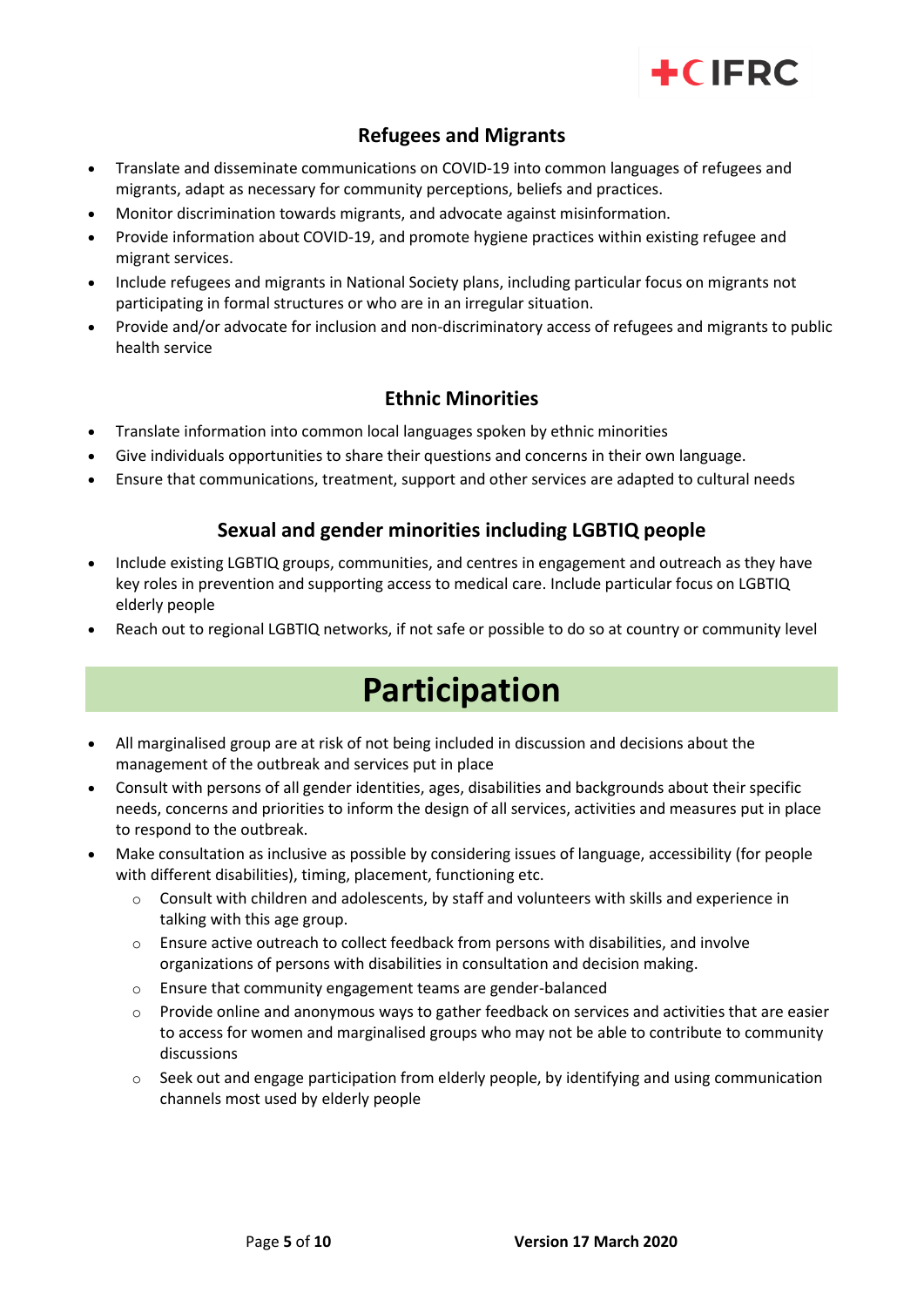## $+C$ IFRC

## **Safety**

### **Children and Youth**

- Provide parents with skills to handle their own anxieties and help manage those in their children
- Advocate for family-friendly workplace policies so that parents can take better care of their children
- Provide counselling and support services for affected families, by phone and online.
- Support where possible continuity of education through non-formal or recreational activities refer to [IFRC /WHO/UNICEF guidance to protect children](https://www.who.int/docs/default-source/coronaviruse/key-messages-and-actions-for-covid-19-prevention-and-control-in-schools-march-2020.pdf?sfvrsn=baf81d52_4) in the outbreak

#### **Women**

- Ensure that sexual and gender-based violence risk-mitigation measures are in place in quarantine facilities, isolation processes and procedures.
- Ensure that all staff and volunteers working on telephone helplines or providing services are trained in responding to reports of SGBV, (especially particular intimate-partner violence) and can refer to specialists.

### **Elderly People**

- Prioritise continued support to Elderly people and be especially vigilant for signs of violence during home visits (if they continue) or other instances of support.
- Ensure that all staff and volunteers working on telephone helplines or providing services are trained in responding to reports violence towards elderly people, and/or can refer to specialists.

### **Migrants**

• Monitor incidents (formally or informally) of violence toward migrants increasing and support migrant communities through psychosocial support, referral and advocacy.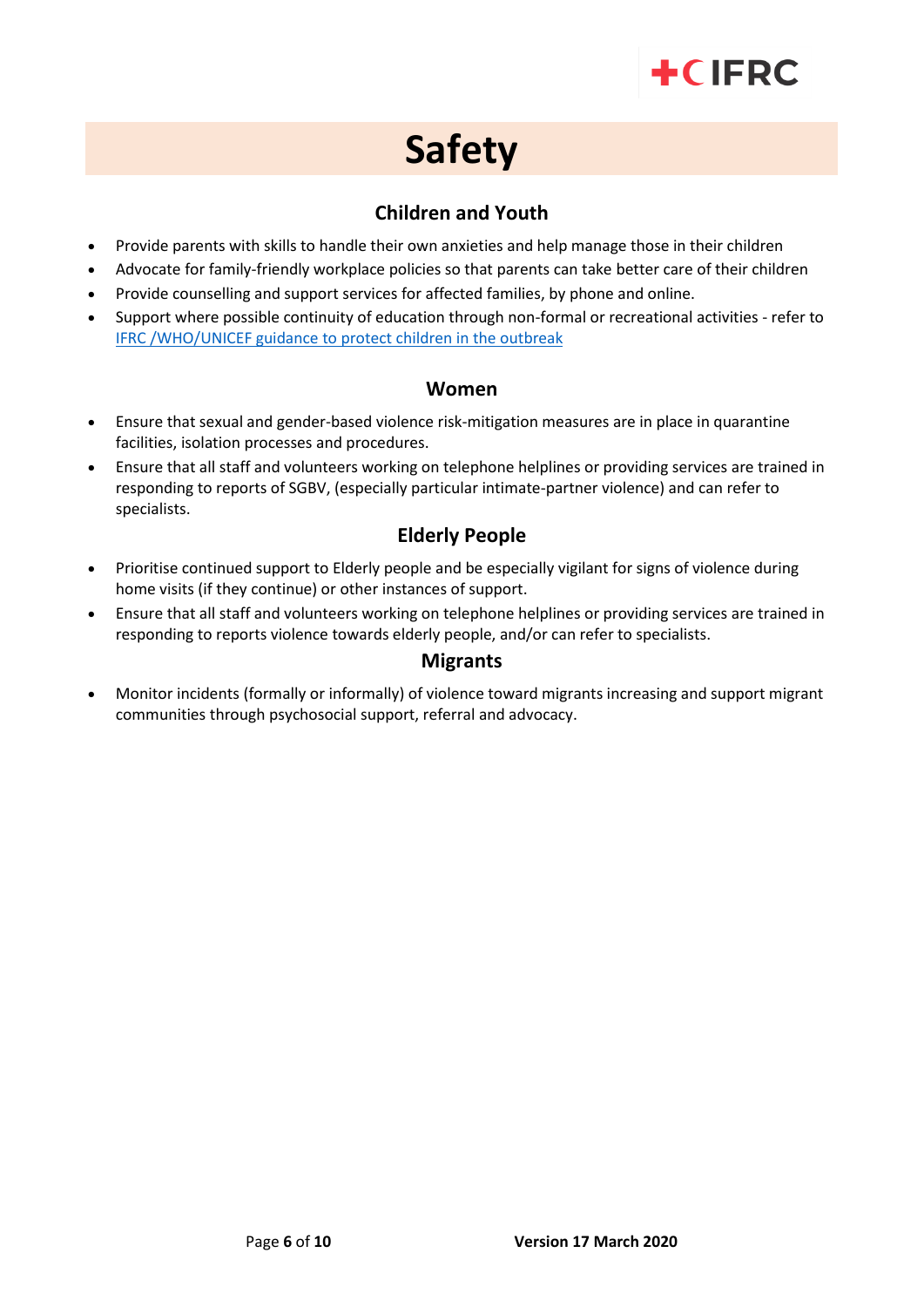

### **IFRC's global COVID-19 operational strategy with PGI considerations**

This section provides key PGI actions to consider in each phase of the response, it is intended to support the development of Emergency Plans of Action.

| Response phases |                                                                  | <b>PGI actions</b>                                                                                                                                                                                                                                                                                                             |
|-----------------|------------------------------------------------------------------|--------------------------------------------------------------------------------------------------------------------------------------------------------------------------------------------------------------------------------------------------------------------------------------------------------------------------------|
| Prepare         | • Institutional<br>preparedness                                  | • Orientate staff and volunteers on gender and diversity sensitivity, and protection<br>and exclusion risks from the consequences of COVID-19.                                                                                                                                                                                 |
|                 | • RCCE<br>(Risk<br>communication and<br>community<br>engagement) | • Ensure that all Risk communication and community engagement (RCCE) activities<br>are adapted and accessible to all people, considering especially marginalised<br>groups.                                                                                                                                                    |
| Contain         | detection<br>$\bullet$ Case<br>(screening<br>+<br>surveillance)  | • Ensure that all case detection activities are dignified, person-centred and<br>adapted and accessible to all people, considering especially marginalised groups.<br>See minimum standards on next page.                                                                                                                      |
|                 | • RCCE                                                           | • As above                                                                                                                                                                                                                                                                                                                     |
|                 | • Quarantine                                                     | • Provide psychosocial support, by phone or online<br>• Provide referral and support for people experience sexual and gender-based<br>violence, including intimate partner violence. Increase or set up phone line<br>support<br>• Provide referral and support for incidents of violence towards children.                    |
|                 | • Community<br>acceptance                                        | • Ensure that activities aimed at community acceptance are dignified, participatory<br>and accessible to all people, considering especially marginalised groups.                                                                                                                                                               |
|                 | • Isolation<br>and<br>treatment                                  | • Provide psychosocial support, by phone or online as much as possible<br>• Ensure that treatment facilities are dignified and accessible to all groups,<br>especially marginalised groups                                                                                                                                     |
|                 | • Psychosocial<br>support (PSS)                                  | • Ensure that psycho-social support is accessible, appropriate and adapted to all<br>persons in the community, by adapting to local context and specific needs,<br>· Ideally providing trained support staff of different genders, language groups,<br>ethnicities, cultures etc. reflecting the community demographic makeup. |
| Mitigate        | • Community-<br>level<br>health<br>activities                    | • Ensure that all community-level activities are dignified, person-centred and<br>adapted and accessible to all people, considering especially marginalised groups.<br>See minimum standards on next page.                                                                                                                     |
|                 | • Treatment<br>and<br>support                                    | • Ensure that all community-level activities are dignified, person-centred and<br>adapted and accessible to all people, considering especially marginalised groups.<br>See minimum standards on next page.                                                                                                                     |
|                 | <b>of</b><br>• Continuity<br>emergency<br>social services        | · Ensure that all emergency social services remain accessible to all people,<br>considering especially marginalised groups                                                                                                                                                                                                     |
|                 | • RCCE                                                           | $\bullet$ As above                                                                                                                                                                                                                                                                                                             |
|                 | • PSS                                                            | $\bullet$ As above                                                                                                                                                                                                                                                                                                             |
|                 | • Livelihoods                                                    | • Consider which groups within the community are likely to be hardest hit by<br>impact on livelihoods and provide psycho-social support, information and<br>referral to any state or civil society mitigation measures                                                                                                         |
|                 |                                                                  | • If the National Society provide livelihood support, access to employment, income<br>generation services, consider possibilities to scale up support. Ensure the any<br>support provided is dignified and accessible to all.                                                                                                  |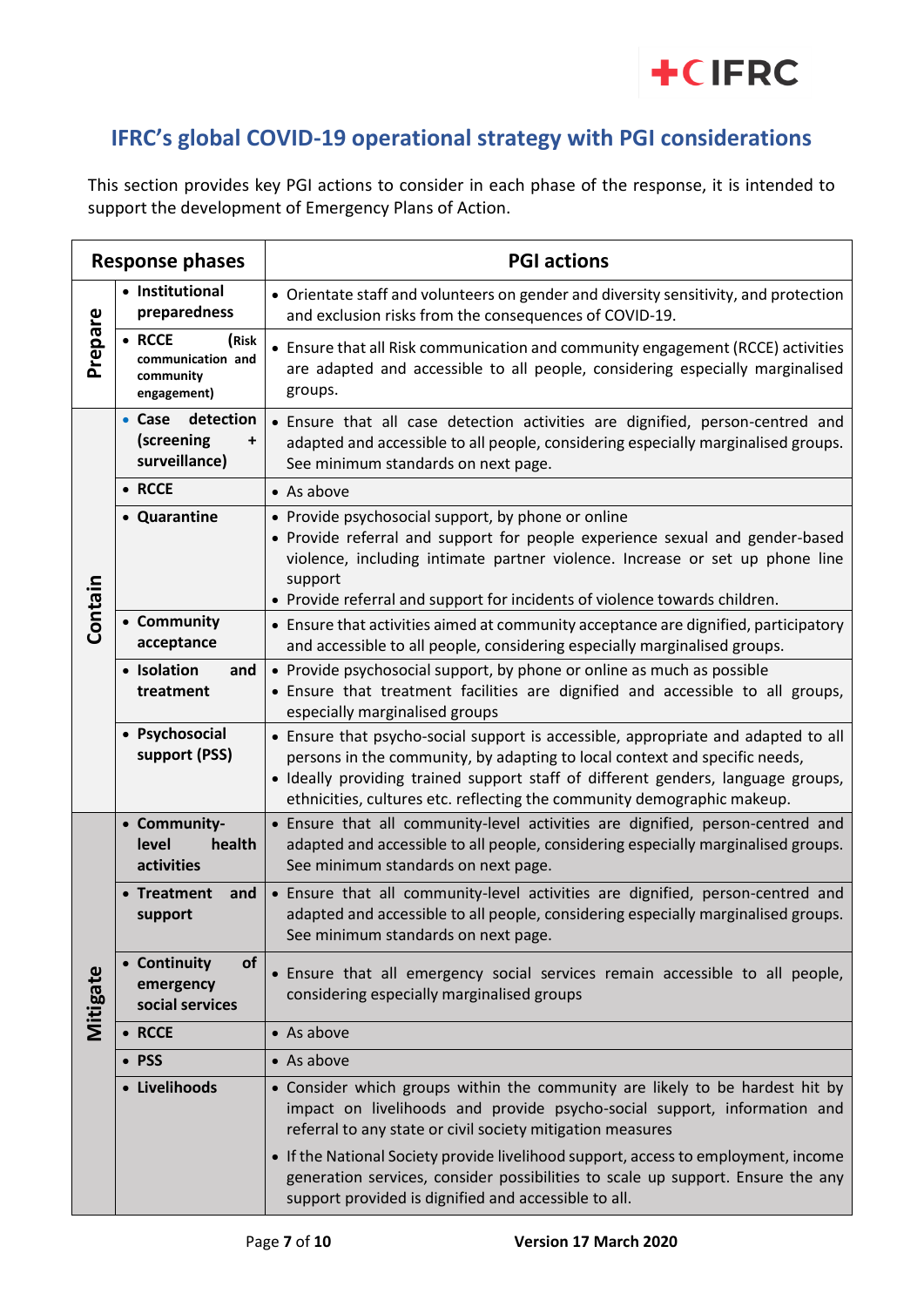### **PGI minimum standards common to all sectors, adapted for COVID-19**

These are the common set of standards that apply to all sectors in any emergency response. They have been adapted here for the COVID response and the specific indications are given in bold. It is aimed at technical PGI and health support staff.

 $+C$ IFRC

### **Dignity**

Staff and volunteers engaged in response to **COVID-19** are sensitised on gender, age, disability and associated needs and on how to communicate respectfully with persons with physical, sensory and intellectual disabilities, persons with mental health disabilities and older people (see ADCAP Humanitarian Inclusion Standards 2018).

### **Access**

In consultation with the affected community groups, the constraints or barriers faced by persons of all gender identities, ages, disabilities and backgrounds in accessing **testing and treatment** services and facilities are identified and action taken to respond to each constraint and barrier*.*

Where selection and prioritisation criteria for accessing *screening and surveillance, treatment and psychosocial support* have been/are being developed, they are informed by a gender and diversity analysis to ensure that the most marginalised have access. Migrants receive services based on need alone, regardless of their legal status, and are not put at an increased risk through involvement of law enforcement authorities.

**COVID-19-related** assessments, mapping exercises and other data collection mechanisms include questions for a gender and diversity analysis. Data are disaggregated at least by sex, age and disability and other context-specific variables to provide an understanding of and access to the most marginalized.

The affected community is provided with relevant information and informed of their entitlements related to **COVID-19**. This information is disseminated widely in accessible formats, which may include Braille, visual formats (e.g. pictures or posters, use of larger fonts), relevant languages, audio formats (e.g. radio transmission), sign language and easy-to-read formats at all locations where persons of all gender identities, ages, disabilities and backgrounds gather

### **Participation**

Awareness is raised about the rights of women, children, persons with disabilities, older persons, sexual and gender minorities, migrants and refugees and other minorities to participate in and benefit from response activities such as:

- **Case detection**
- **Community-level health activities**
- **Treatment and support for overburdened health services**
- **Psychosocial support**
- **Livelihoods**
- **Continuity of emergency social services**

Persons of all gender identities, ages, disabilities and backgrounds are consulted about their specific needs, concerns and priorities to inform the design of all services, activities and measures put in place to respond to **COVID-19**. Where necessary, same gender focus group discussions are held with corresponding gender facilitators and interpreters in multilingual settings.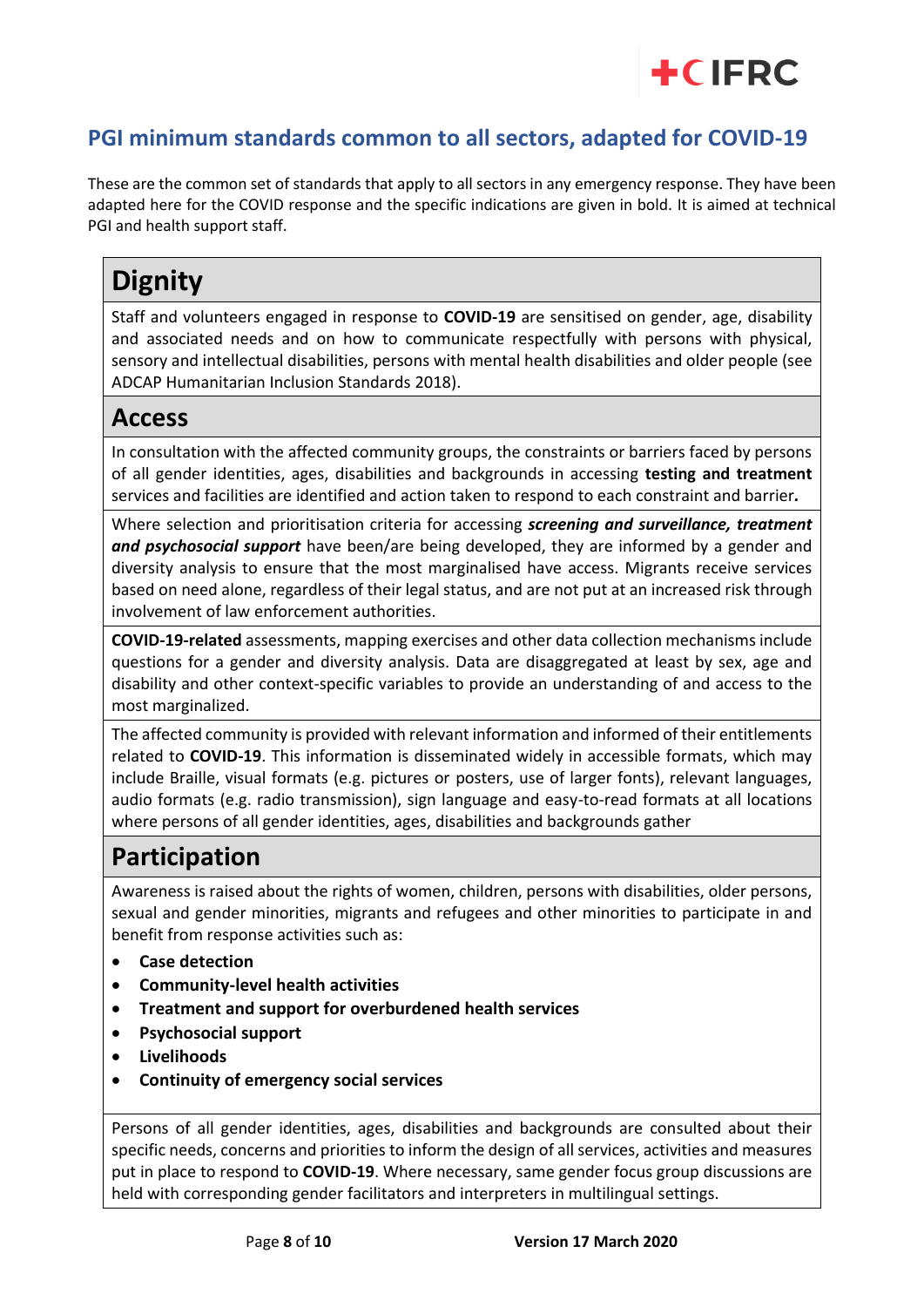

Assessment, response, and monitoring and evaluation teams have balanced/fair representation of persons of all gender identities, ages, disabilities and backgrounds, including linguistic minorities.

The timing of assessments takes into account the daily habits of the various groups to ensure that all are able to participate.

If community committees, or equivalent are set up to address the effects of the outbreak, they have balanced/fair representation of persons of all gender identities, ages, disabilities and backgrounds. Where mixed-gender identity committees are not culturally acceptable, separate committees are set up to address the distinct needs of diverse gender identities.

### **Safety**

With the involvement of persons of all gender identities, ages, disabilities and backgrounds, risks related to safety issues (other than safety from infection and illness) are assessed*.*

### *SGBV prevention and response and child protection*

Discriminatory gender and social norms, particularly those involving negative stereotypes of disability, are identified in relation to **COVID-19**. Working with the community, actions are designed to challenge those norms, as they may contribute to gender and other forms of inequality and SGBV.

Risk analysis is conducted, including SGBV and child protection as well as other key protection risks, e.g. trafficking in human beings, and mitigation measures are developed.

Specific actions are taken to reduce the risk of SGBV and violence against children. These include, but are not limited to:

- partnering with women and/or women's organisations, groups or organisations of women with disabilities, civil society organisations
- of sexual and gender minorities and other at-risk groups and child protection networks
- consulting at-risk groups to define safe locations for **COVID-19** facilities and related activities.
- actively involving men and boys as agents of change in addressing SGBV
- coordinating with other relevant sectors and clusters, such as WASH, protection, shelter and settlements, to mainstream SGBV mitigation and response and child protection
- establishing separate and safe areas, such as woman-, adolescent and child-friendly spaces that are accessible for persons with disabilities
- establishing separate and safe areas for context-related at-risk groups, such as sexual and gender minorities and other minority
- groups
- putting in place safety systems for unaccompanied and separated children, including designated and secure spaces.

SGBV and child protection specialists are consulted to identify safe, confidential and appropriate systems of care (i.e. referral pathways) for survivors who tell staff that they have experienced violence. Staff have the basic knowledge and skills to handle disclosures, provide information to survivors on where they can obtain support and apply the survivor-centred approach. Where specific risks are detected, e.g. trafficking in human beings, specialists are identified and the cluster system supports teams in mitigating these risks.

All staff and volunteers have received at least one training session on each of the following: gender and diversity, disability inclusion, child protection, trafficking in human beings and SGBV

All staff understand the guiding principles of the survivor-centred